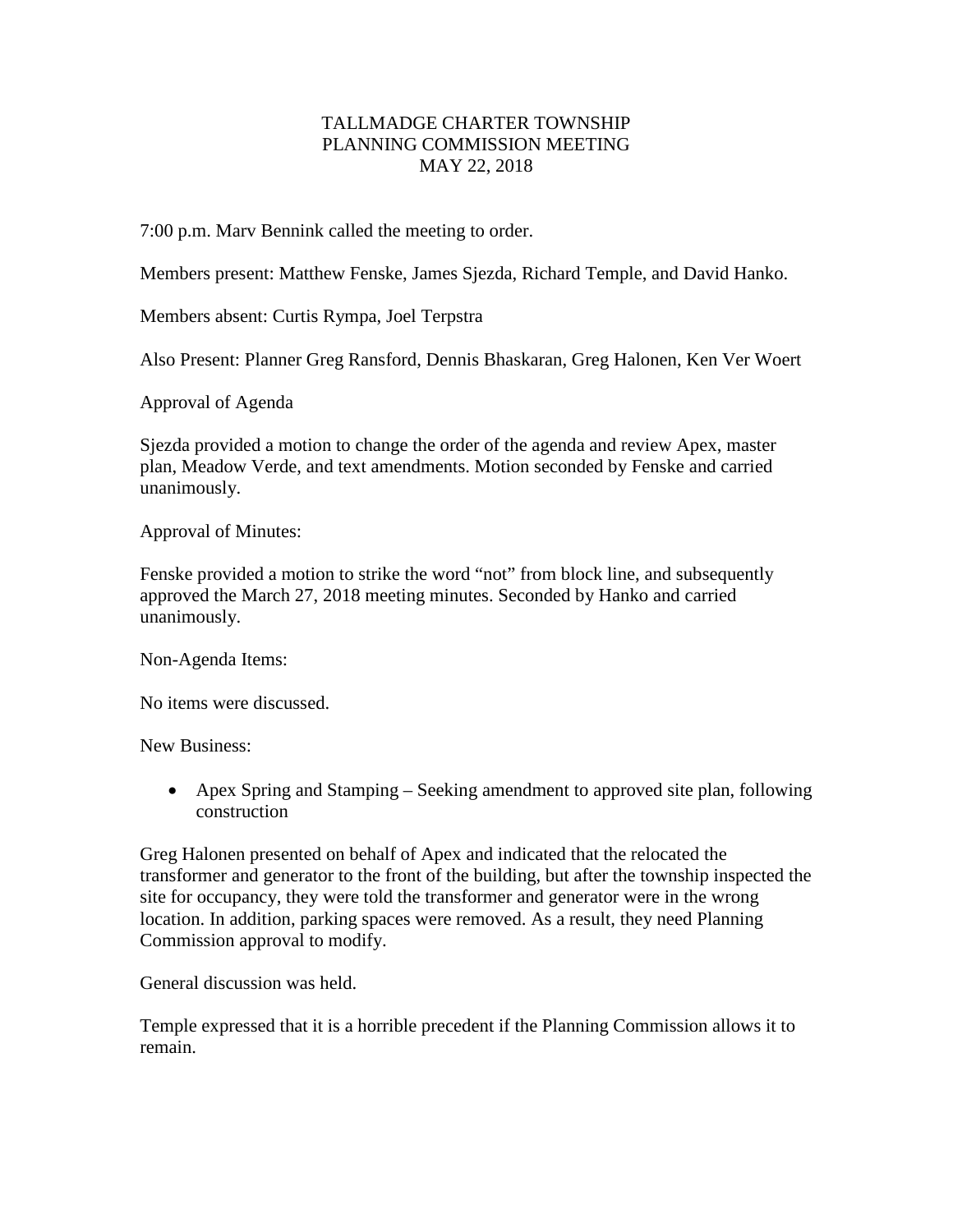Dennis Bhaskaran indicated they can't put them on the north side because of the fire drive.

Temple suggested a masonry wall, matching the building, to hide the transformer and generator. They can have smaller returns if they need.

Sjezda agrees.

Bennink addressed the removed parking.

Greg Halonen noted that the removed spaces still leaves them with more than the minimum required.

Temple provided a motion to approve the amendment with the condition that the transformer and generator are enclosed by a masonry wall built of similar materials to the principal building façade, to scree from public view. Motion seconeded by Sjezda and carried unanimously.

• Master Plan

Ransford presented the draft public utility chapter and transportation chapter. Following discussion, the public utility chapter was approved by consensus. The transportation chapter will be reviewed at the next meeting.

• Meadow Verde – Planned Unit Development Major Amendment Phase 3

Ken Ver Woert presented the revised plans with the new open space.

Temple – What is the purpose of open space?

Ransford – It provides value to the township in exchange for bonus density

Temple – How will there be bike path maintenance?

Ransford – An association

Temple provided a motion to open the public hearing. Seconded by Fenske and carried unanimously.

William Kelderhouse of 12115 Lauren lane expressed concern with small lots, more lots

Breanne Kelderhouse expressed concern with the same, and being opposed to the path in the open space and that it should be kept natural.

Tammy Rake of 12175 ???? – SPOKE BUT LOST RECORD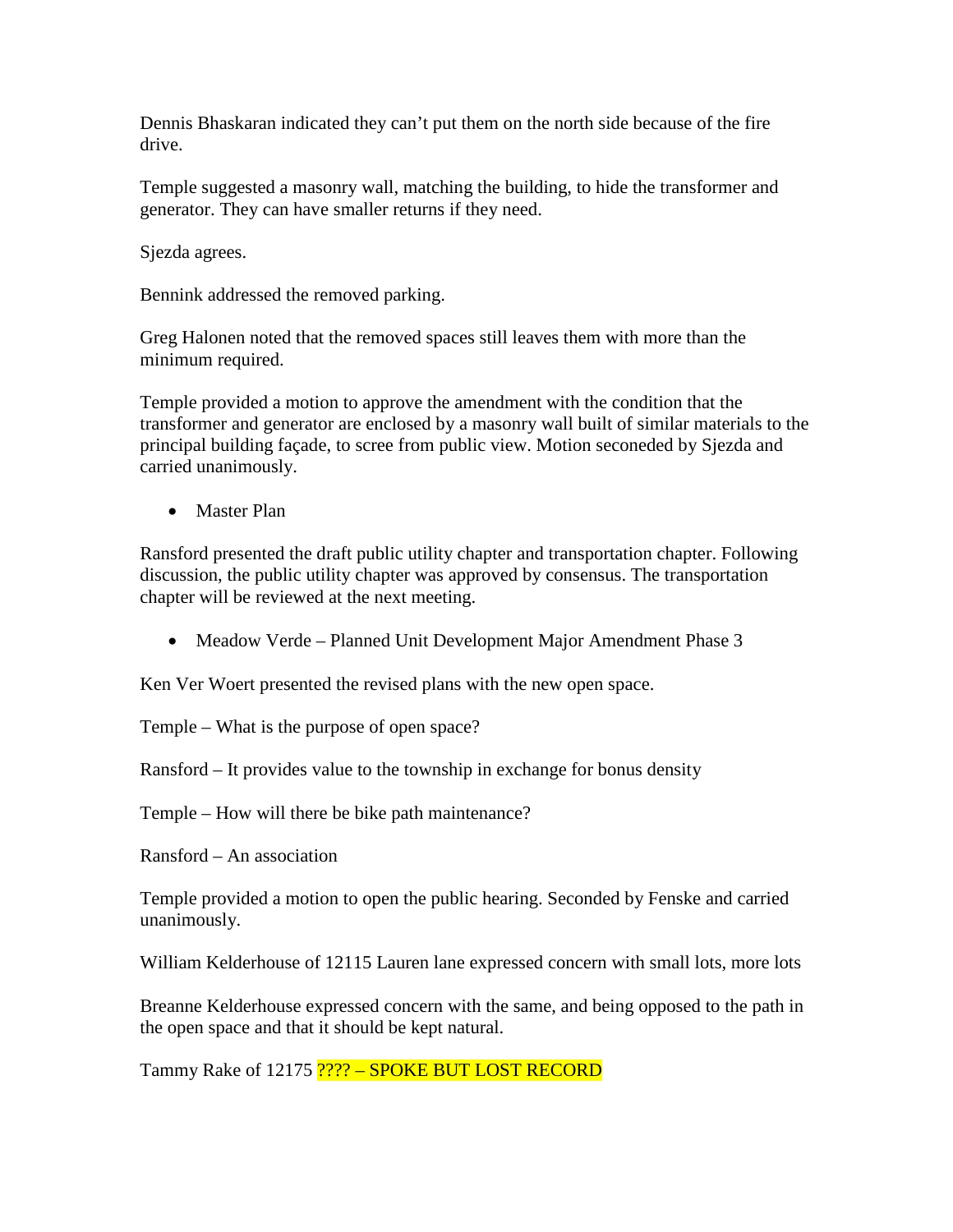Deb Campbell – 12135 Lauren Lane indicated there are drainage issued that need to be addressed.

Ken Ver Woert indicated that the paving was poorly laid for daylights, engineering can fix it.

General discussion was held. Sjezda provided a motion to close the public hearing. Seconded by Hanko and carried unanimously.

Temple – Does this comply with the ordinance?

Ransford – Yes, pending public comment and your review of your standards,

Consensus was reached that no studies are needed.

Temple – Should we eliminate the walking path in the open space? Consensus to eliminate accordingly.

General discussion was held.

Temple provided a motion to recommend approval of the amendment with the following conditions:

- 1. Drainage issues are addressed and approved by the township engineer and the Ottawa County Water Resources Commissioner's office.
- 2. Elimination of the pathway in the open space.
- 3. Move the east open space to the west at 24.5 feet in width
- 4. Plant three (3) evergreen trees or at least three (3) inch caliper behind lots 43 and 44 to restore the disturbed area built for drainage, and grass seed the pasture

Motion was seconded by Sjezda and carried unanimously.

• Section 3.35 Text Amendment

Fenske provided a motion to open the public hearing regarding the amendment to Section 3.35 of the zoning ordinance. Motion was seconded by Bennink and carried unanimously.

Being there was no public comment, Fenske provided a motion to close the public hearing regarding the amendment to Section 3.35 of the zoning ordinance. Motion was seconded by Bennink and carried unanimously.

General discussion was held.

Fenske provided a motion to recommend adoption of the amendment to Section 3.35 of the zoning ordinance. Motion was seconded by Temple and carried unanimously.

Old Business: